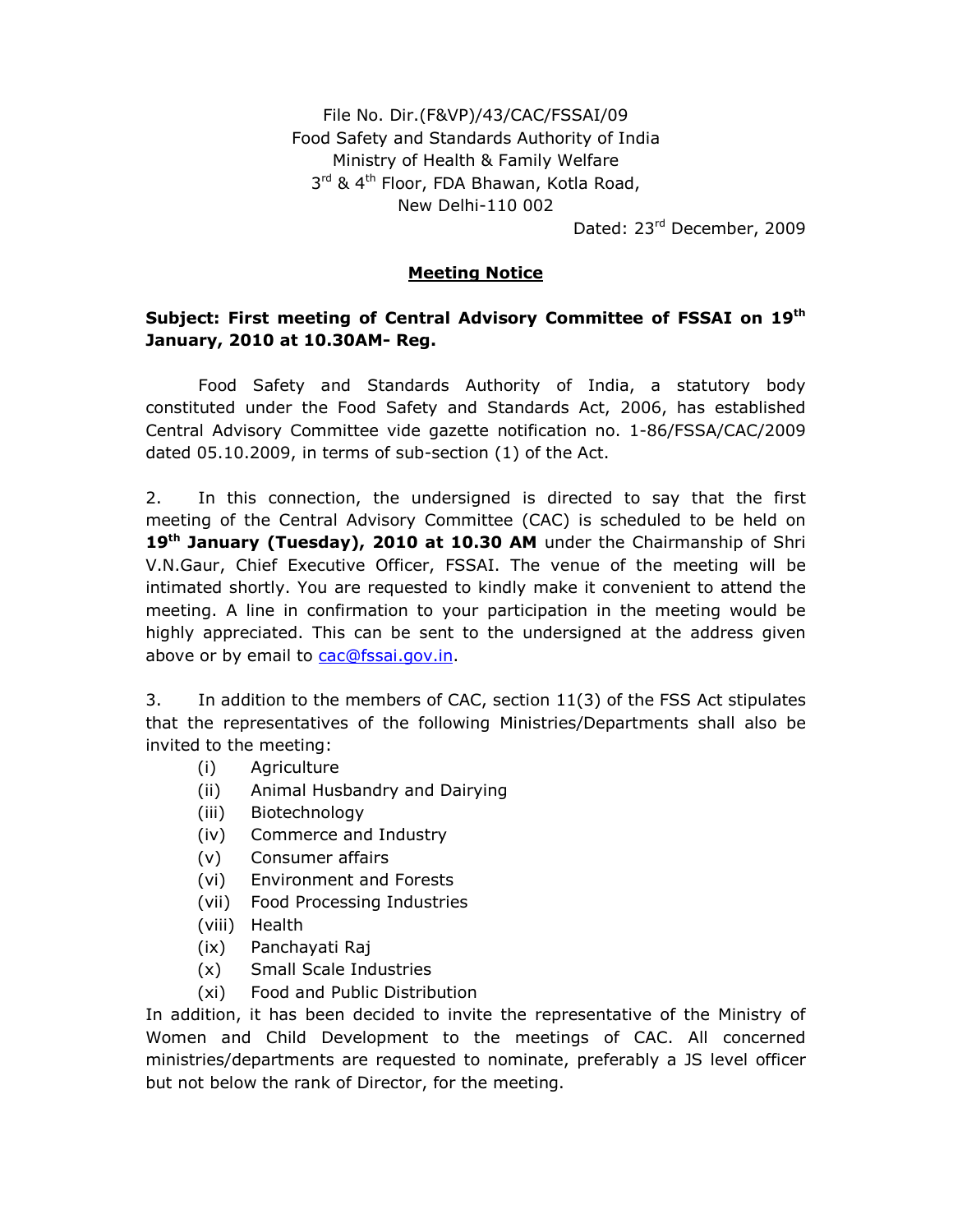4. A tentative list of items to be discussed during the meeting is enclosed at Annexure-1. Detailed background note on the agenda items will be sent separately.

 $Sd/-$ (R.Vijay) Director (A&F)

Encl: As above

To

- 1. Secretary, Department of Agriculture & Cooperation, Ministry of Agriculture, Government of India, Krishi Bhawan, New Delhi. Fax:23386004
- 2. Secretary, Ministry of Health & Family Welfare, Government of India, Nirman Bhawan, New Delhi.
- 3. Secretary, Department of Animal Husbandry, Dairying and Fisheries, Ministry of Agriculture, Government of India, Krishi Bhawan, New Delhi. Fax:23388006
- 4. Secretary (F&PD), Department of Food and Public Distribution, Ministry of Consumer Affairs, Food and Public Distribution, Krishi Bhawan, New Delhi.
- 5. Secretary (CA), Department of Consumer Affairs, Ministry of Consumer Affairs, Food and Public Distribution, Krishi Bhawan, New Delhi. Fax: 23384716.
- 6. Secretary, Ministry of Food Processing Industries, Government of India, Panchsheel Bhawan, August Kranti Marg, New Delhi-110 049, Fax:26493012
- 7. Commerce Secretary, Department of Commerce, Ministry of Commerce & Industry, Udyog Bhawan, New Delhi. Fax:23061796
- 8. Secretary, Ministry of Mirco, Small and Medium Enterprises, Government of India, Udyog Bhawan, New Delhi. Fax:23063045,
- 9. Secretary (PR), Ministry of Panchayati Raj, Government of India, Krishi Bhawan, New Delhi. Fax: 23389028
- 10.Secretary, Ministry of Environment and Forests, Government of India, Paryavaran Bhavan, CGO Complex, Lodhi Road, New Delhi.
- 11.Secretary, Ministry of Women and Child Development, Government of India, Shastri Bhawan, New Delhi Fax:23381495,
- 12.Secretary, Department of Biotechnology, Ministry of Science & Technology, Government of India, CGO Complex, Lodhi Road, New Delhi.

**The above mentioned Ministries/ Departments are requested to kindly nominate, preferably a JS level officer but not below the rank of Director, for attending the meeting.**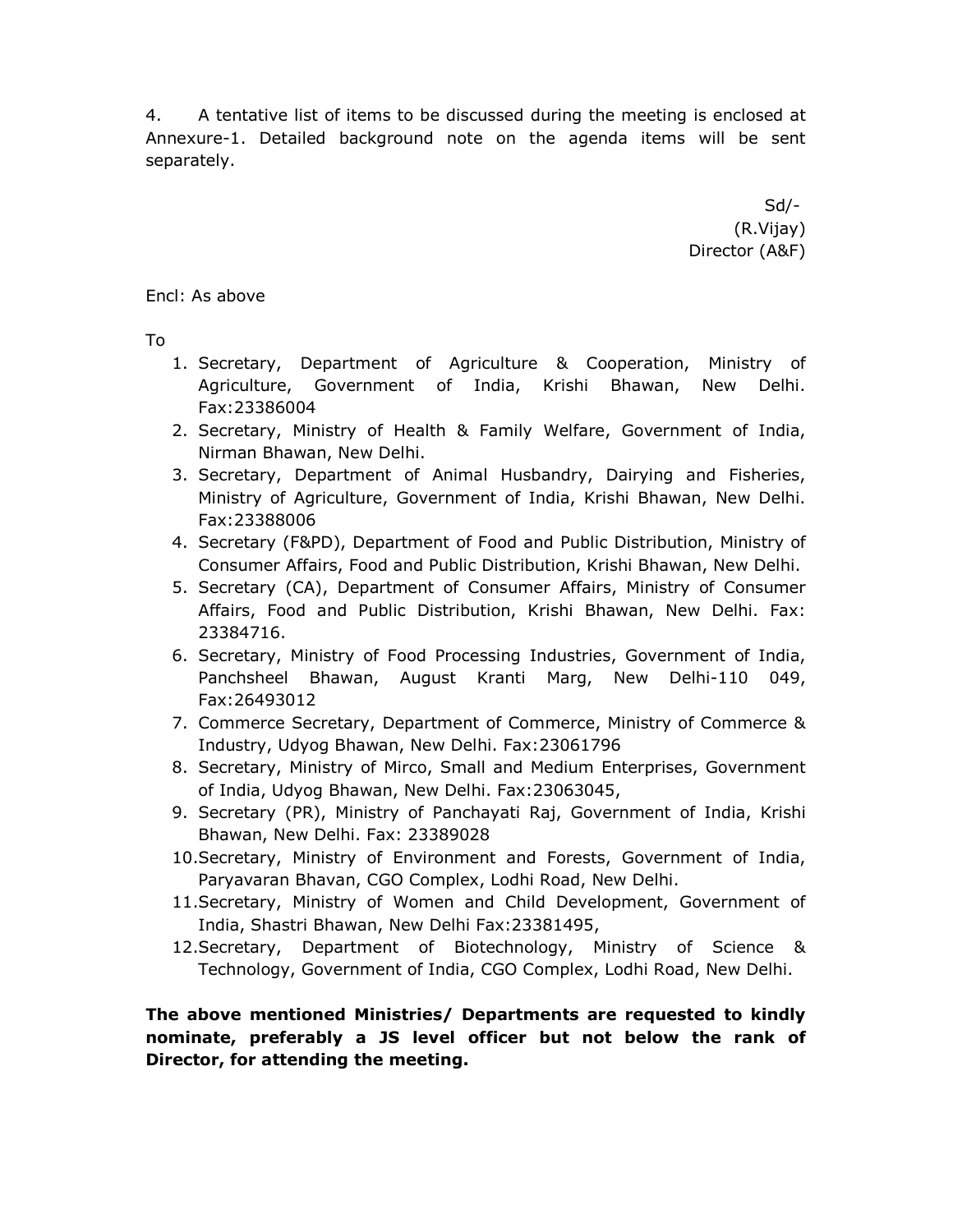- 13. Dr.Shafqat Khan, Commissioner of Food Safety for Jammu & Kashmir, Officer on Special Duty, Health & Medical Education Department, Civil Secretariat, Jammu. Fax: 0191-2570246.
- 14.Shri Rakesh Srivastava, Commissioner of Food Safety for Madhya Pradesh, Controller, Food and Drug Administration, Food & Drug Administration, Government of Madhya Pradesh, Idgah Hills, Bhopal-462001.
- 15.Dr.O.P.Gupta, Commissioner of Food Safety for Rajasthan, Director, Medical & Health Services (PH), Directorate of Medical, Health & Family Welfare Services, Government of Rajasthan, Jaipur.
- 16. Dr. Nakhor, Commissioner of Food Safety for Nagaland, Principal Director, Health & Family Welfare, Directorate of Health Services, Government of Nagaland, Kohima-797001. Fax:0370-2245399
- 17.Dr.P. Sucharithy Murthy, Commissioner of Food Safety for Andhra Pradesh, Director, Institute of Preventive Medicine, Public Health Lab and Food (Health) Administration, Hyderabad. Fax: 040-27560191.
- 18.Shri H.G.Khosia, Commissioner of Food Safety for Gujarat, Commissioner of Food & Drug Control, Block No.8, Dr. Jivaraj Mehta Bhavan, Ghandhinagar, Gujarat.
- 19.Shri Srinivasan, Commissioner of Food Safety for Karnataka, Director, Health and Family Welfare Services, Health and Family Welfare Department, Government of Karnataka, Ananda Rao Circle, Bangalore-560 009. Fax:080-22874039
- 20.Dr. Vishwas Mehta, Commissioner of Food Safety for Kerala, Secretary (Health & Family Welfare), Quarter No.5, Kerala Institute of Health & Family Welfare Campus, Thycaud, Thiruvananthapura-695014, Kerala.
- 21.Sh. Satish Chandra, Commissioner of Food Safety for Punjab, Secretary, Department of Planning & Health and Family Welfare, Department of Planning & Health and Family Welfare, Government of Punjab, R. No. 620, 6th Floor, MINI SECT, Sector 9, Chandigarh, PUNJAB. Telefax: 0172- 2743442. Fax: 0172-2741711.
- 22.Dr. S. Elango, Commissioner of Food Safety for Tamil Nadu, Director (Public Health & Preventive Medicine), Public Health & Preventive Medicine Department, 359, Anna Salai, Teynampet, Chennai-600 006. Fax:044- 24231569
- 23.Shri R.K.Vats, Commissioner of Food Safety for West Bengal, Health & Family Welfare Department, Government of West Bengal, Sawashtya Bhawan, 3<sup>rd</sup> Floor, Wing 'B', GN-29, Sector-V, Salt Lake, Kolkata-700 091. Fax:033-23572222
- 24.Shri Mohan Lal, Commissioner of Food Safety for Delhi, Director (PFA), Govt. of Delhi, Directorate of Prevention of Food Adulteration, Government of Delhi, A-20, Lawrance Road, Industrial Area, Delhi-110035, Fax:011-27153846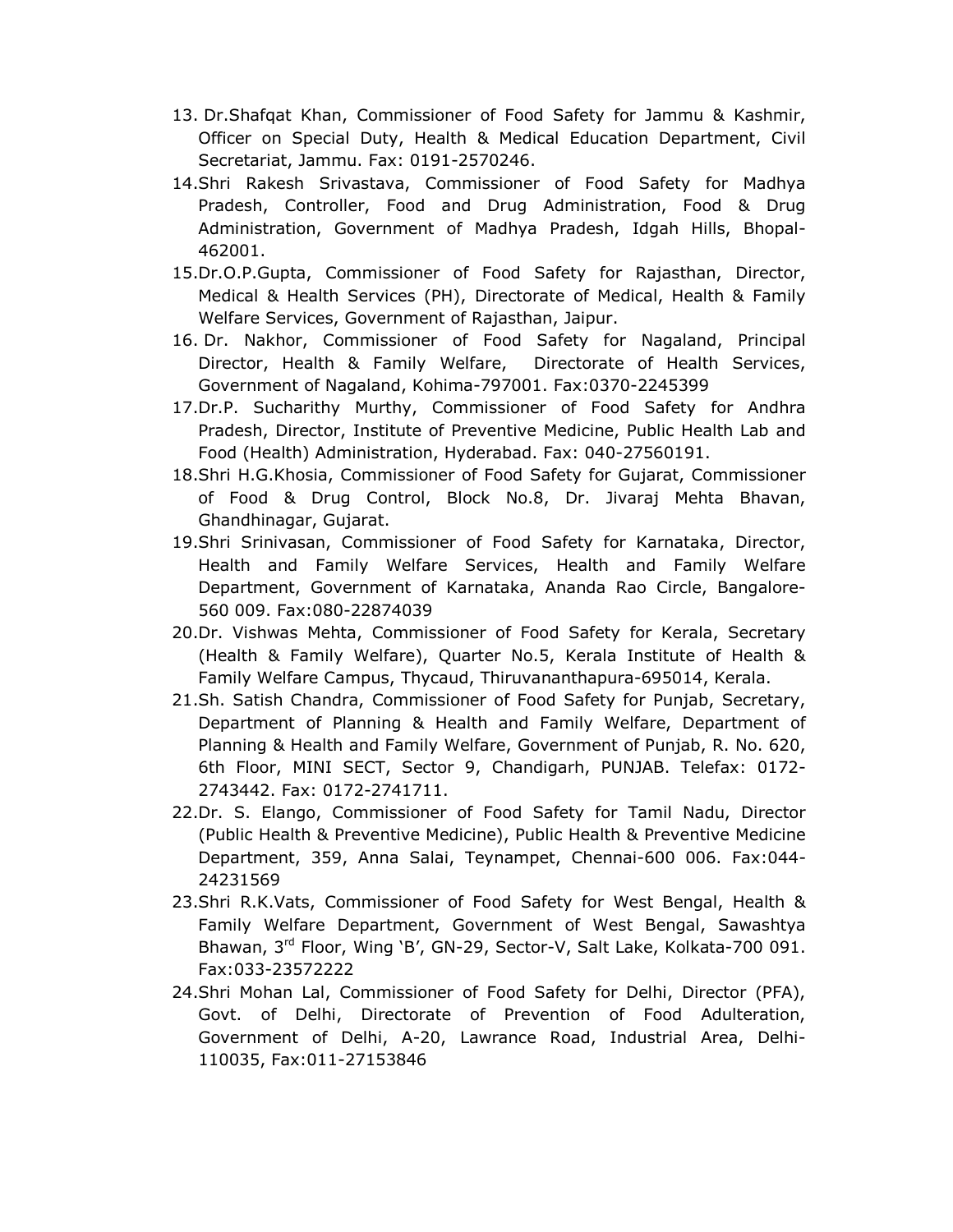- 25.Shri Tape Bagra, Commissioner of Food Safety for Arunachal Pradesh, Commissioner (RD), Department of Health & Family Welfare, Government of Arunachal Pradesh, Civil Secretariat, Itanagar.
- 26.Shri Sameer Barde, Federation of Indian Chamber of Commerce and Industry (FICCI), Federation House, Tansen Marg, New Delhi-110001
- 27.Shri Pradeep Chordia, Chordia Food Products, 48/A, Pravati Industrial Estate, Opp. Adinath Society, Pune-Satara Road, Pune-411009
- 28.Dr. J. Tonpangyongdang Walling, Village-Sungratsu, Distt.-Mokokchung, Nagaland
- 29. Shri Arun Balamatti, 815,  $7<sup>th</sup>$  Cross, Banashankari, 3<sup>rd</sup> Phase, 3<sup>rd</sup> Block, 3<sup>rd</sup> Stage, Bangalore-560085
- 30.Shri R. Desikan, Concert and Consumer Association of India, 2/228, Chinnan Dikuppam Road, Vettuvankeni, Chennai.
- 31.Smt. Keya Ghosh, Consumer Unity and Trust Society, 3, Suren Tagore Road, Gariahat, Kolkata-700019
- 32.Dr. S.P. Vasireddi, Chairman and Managing Director, VIMTA Labs Limited, 142, IDA, Phase-II, Cherlapally, Hyderabad, Andhra Pradesh
- 33.Prof. Gopal Naik, Indian Institute of Management Bangalore (IIMB), Bannerghatta Road, Bangalore-560 076.
- 34.All Principal Secretaries (Health) or Principal Secretaries in charge of matters relating to Food Safety, in the States/UTs where Commissioner for Food Safety has not been notified, as per list enclosed.

#### Copy to:

- 1. Sr.PS to Chairperson, FSSAI
- 2. PS to CEO, FSSAI
- 3. Director (F&VP)
- 4. ADG (PFA)
- 5. SIO(AM)